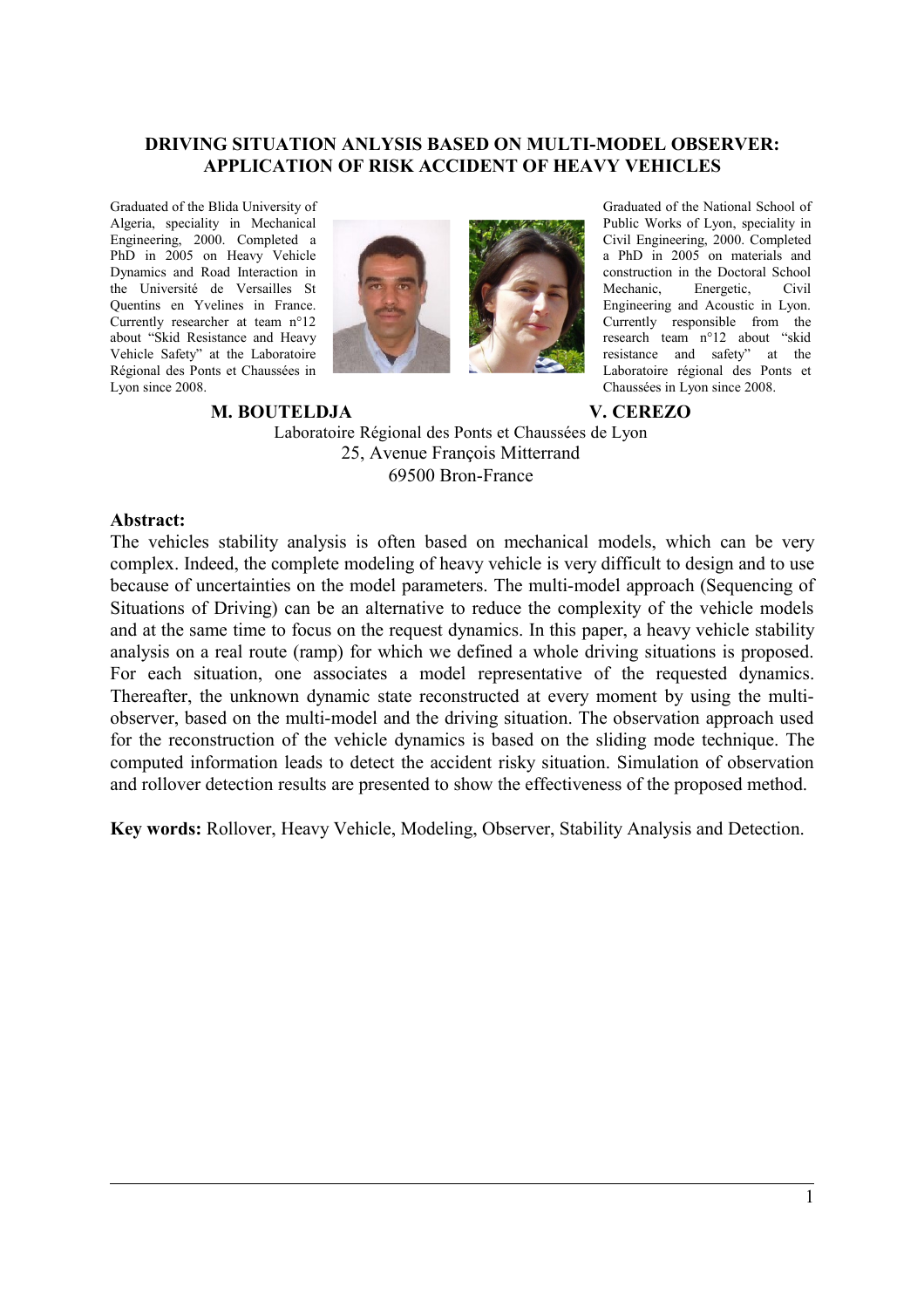# **1. Introduction**

Accidents involving heavy vehicles have serious consequences for road users, and incidents induce major congestions or damage to the environment or the infrastructure at disproportionate economic costs. Thus, it is essential to study the origin of these accidents and to prevent them. Several driving situations can directly or indirectly induce the accidents, such as an excessive speed when entering a curve, a severe lane change, an obstacle avoidance manoeuvres, when the height gravity center (CoG) is too high or when there is external disturbance impact like side wind on the truck (Winkler, 1999), (Dhalberg, 1999).

However, more and more studies and new active safety systems are developed and installed on vehicle in order to real-time monitoring and controlling the dynamic stability (EBS, ABS, ESP). So, these systems are generally designed to help avoid accidents or at least reducing their severity (Chen, 2001). Moreover, these systems need to access, in real time, to information concerning the vehicle dynamics interacting with its environment. In some cases, the real-time acquisition of this information by sensors embedded or installed in vehicles is very difficult. Thus, the use of an overall model of vehicle for the reconstruction of these information also creates some problems of handiness and management of many parameters. The multi-model approach (depending on driving situations) can be an alternative to reduce the complexity of the vehicle models and at the same time focusing on the request dynamics.

In this paper, we propose an analysis of a route of heavy vehicle for which we defined relevant situations (sequencing of driving situations). The vehicle during a phase of control meets several control situations (straight line, turn, braking and acceleration). For each situation, a model representative of requested dynamics is associated. The movement of vehicle can be divided into 6 traditional situations (speed constant, deceleration and acceleration on straight line or turn). Three models are presented: a pure longitudinal model which translates in this case longitudinal dynamics by taking account of the slope of the road and the aerodynamic loads; a pure lateral model which translates the lateral dynamics of the vehicle in a turn at constant speed; a coupled model which represents deceleration or acceleration in a turn with weak lateral requests (Gillespie, 1992). The route is seen like a succession of simple unit trajectories. Their association makes it possible to rebuild a real route.

Thereafter, to rebuild the dynamic state at any moments, an observer multi-model is elaborated in adequacy with the driving situation. This approach is based on the technique of the observers to sliding modes (Bouteldja, 2005). This technique allows determining the nonmeasurable variables of state of the vehicle as well as the unknown parameters using the available measurements (Utkin, 1995). We thus call upon non-linear observers for each driving situation (model). The structure of obtained total observation are named "multi-model observers", thus makes up of observers particular to each situation of driving. The change from one observer to another is ensured by an automat (switch).

Finally, an approach detecting risky situations is proposed. The method includes an algorithm for risk evaluation, using stability criteria. These criteria are based on relevant information on the dynamics of the vehicle (state variables estimated by observer) and its environment. The risky situations considered and analysed in this work are rollover of heavy vehicle.

In this study, some simulation results are presented to show the effectiveness of the proposed approach. Simulations are carried out using the Matlab/Simulink software. As it's not possible to have experimental measurements, the simulation data and the simulation results are compared with results provided by a heavy vehicle dynamic simulator (PROSPER).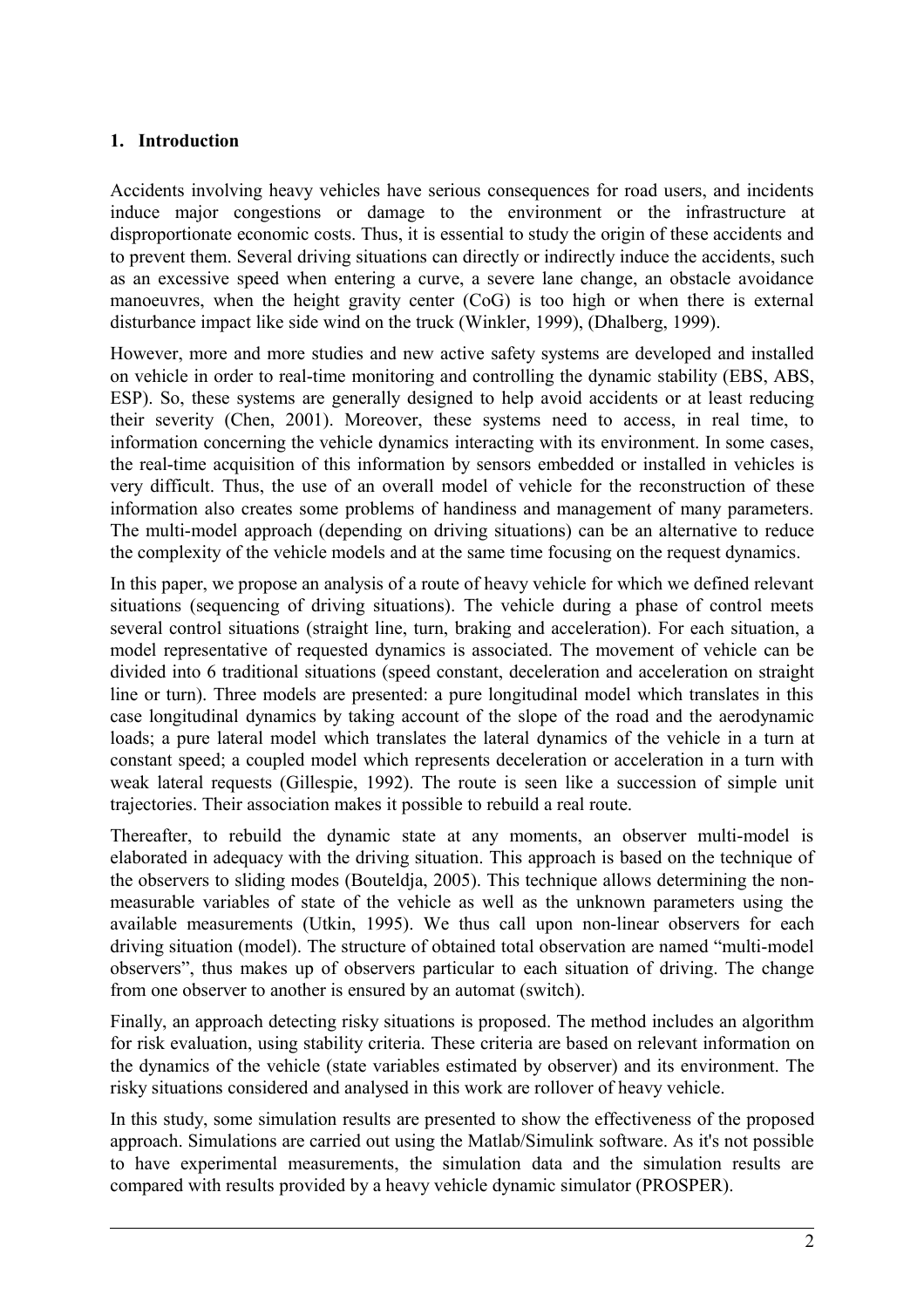## **2. Stability and Driving Situations Analysis**

### **2.1 Stability Analysis**

The heavy vehicle accidents related to driving conditions and occur when the vehicle is beyond the stability limits (Bouteldja, 2003). The return to stability is a complicated task for the driver then the accident is inevitable for an inexperienced driver or devoid of intelligent system. In particular, the rollover statistics of heavy vehicle, shown that the majority of these accidents type crossing a have been produced during driving situations like braking manoeuvres, lane change driving, round about or vehicle skidding (Dahalberg 1999). The main influence comes from the vehicle velocity, the road pavement, and the friction changes.

In this section, a stability analysis of heavy vehicle due to parameters variation mentioned above is presented. To simplify this analysis, the simulations were performed on a simple model, where the heavy vehicle is presented by one axle.

#### *Variation of Road Curve*

The steering angle is a parameter strongly related to the mobilization of the lateral forces. Figure 1 shows that the stability strongly decreases with speed when the steering angle varied. Thus, more and driving speed, steering angle decreases. Thus, more and driving speed, steering maneuvers are limited to maintain stability of the vehicle (no sudden change).



**Figure 1 Stability steering/speed plane**

#### *Variation of Skid resistance/Friction*

Adhesion was one of the most important parameters in the rollover accident. Figure 2 represents the stable and unstable domains. When adhesion decreases, the heavy vehicle is stable. The rollover main characteristic (the strong mobilization of the pneumatic contact) is represented: when adhesion is lower than 0.4, which corresponds to a wet roadway, the vehicle does not turn over. However, other problems appear like trajectory loss while slipping.



**Figure 2 Stability adhesion/speed plane**

# *Variation of Mass and Height of the Gravity Center*

When the sprung mass increases at a constant height, the efforts that suspensions must generate are more important. For this purpose, the suspensions deflection should be high, involving an increase in roll angle, and therefore instability of heavy vehicle. However the effect of the suspended mass variation on the overall stability of the heavy vehicle is low, as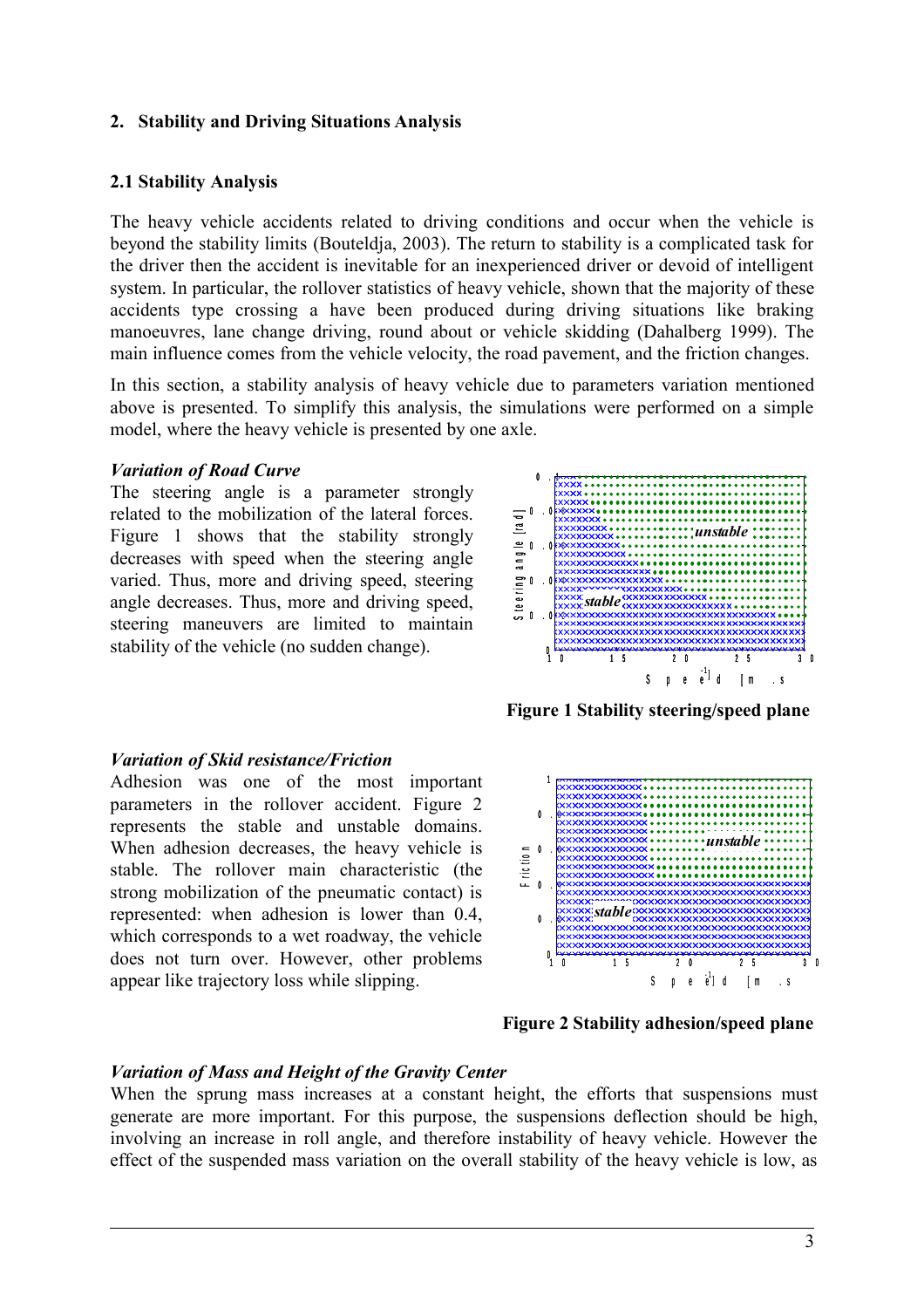shown in figure 3. In this configuration, stop the arrival of a suspension is neither model nor simulated (Bouteldja, 2004).

Figure 3 shows the stability domain of heavy vehicle compared of the height of gravity center (CoG) and longitudinal speed variations. We note that an increase of the height of CoG strongly decreases the maximum speed at which a heavy vehicle can approach to a turn. Therefore this height has a great influence in particular for the low height of CoG between 0.5 *m* and 1*m*, critical acceleration passes from 6.3  $m.s^{-2}$  to 4.3  $m.s^{-2}$ , against 3.4  $m.s^{-2}$  for 1.5  $m$ .

## *Other Factors Influencing Roll Stability*

We studied the combined variations of several suspension parameters (stiffness and damper viscosity) on the critical lateral acceleration. We note that, the increase of these parameters greatly reduces the heavy vehicle roll angle. Figure 4 shows the increased instability risk with the increase of these parameters. However, increasing (or reducing) the suspensions stiffness or viscosity is not a solution because the vehicle becomes uncomfortable and controllability problems could arise.



**Figure 3 Stability height of gravity center/speed plane**



**Figure 4 Stability CoG/speed plane**

Finally, torsional compliance of the vehicle frames also reduces the rollover threshold. For example, a flexible trailer frame rolls to a greater angle under the influence of lateral acceleration, thus increasing the magnitude of the destabilising lateral displacement moment. Furthermore torsional compliance of the tractor frame reduces the ability of the tractor steer axle to provide a stabilising moment which resist to the roll motion of the payload.

Torsional compliance of the vehicle couplings reduces roll stability in a similar way. Note that the roll stiffness of a conventional fifth wheel coupling decreases with articulation angle, and the roll moment that can be transmitted through a fifth wheel coupling saturates at an included angle of around 2° (Bouteldja, 2004).

# **2.2 Driving Situation Analysis**

#### *Criterion of trajectory*

In this section the vehicle motion on the route is decomposed into 6 simple situations (table 1). The route is seen like a succession of simple unit trajectories. Their associations make it possible to rebuild a real route. The transition from one situation to another requires the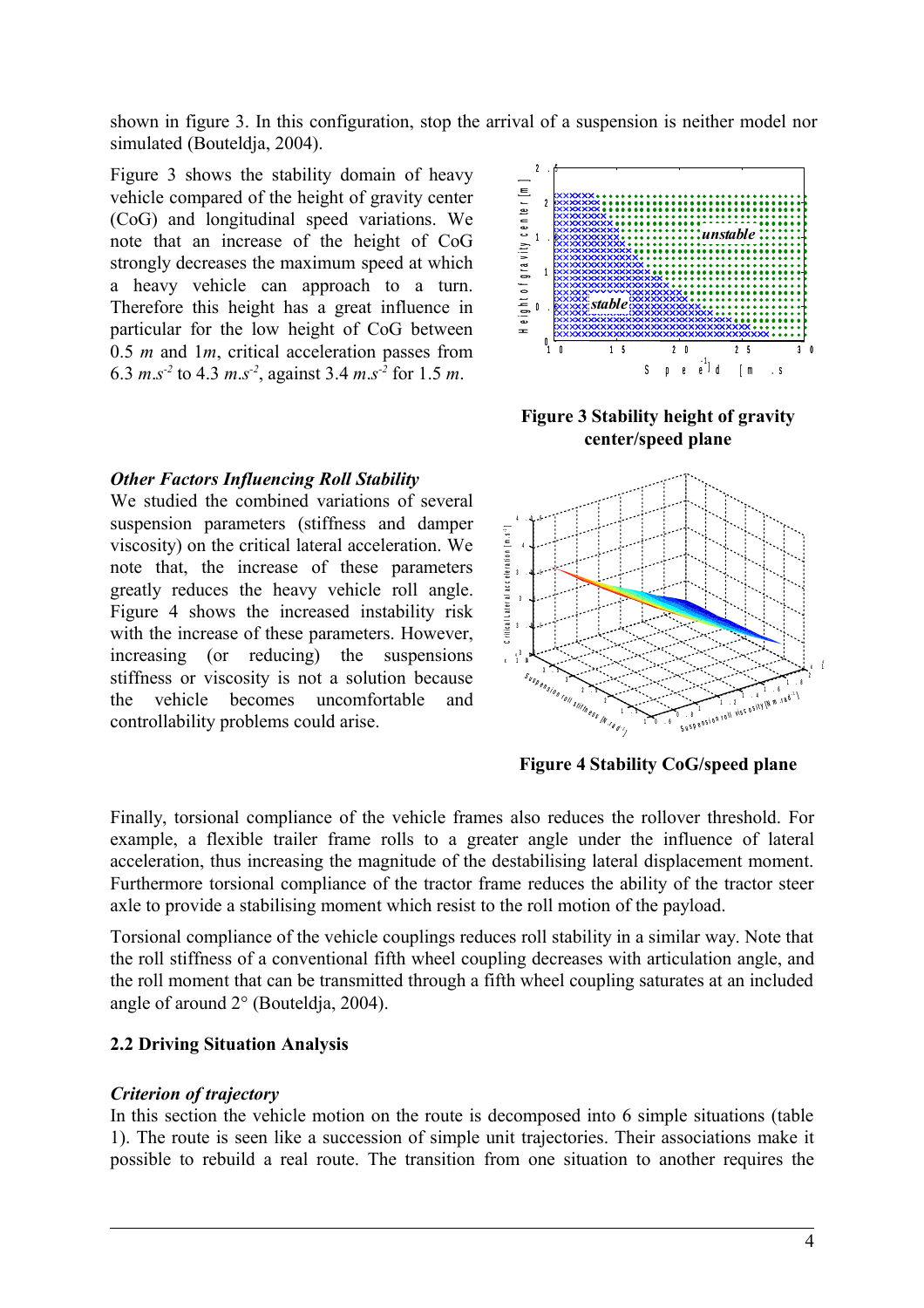definition of criteria allowing identifying each situation. These driving situations are directly drawn from the vehicle motion analysis interacting with its environment.

| Trajectory    | Mode           |                |              |
|---------------|----------------|----------------|--------------|
| Straight line | Constant speed | <b>Braking</b> | Acceleration |
| Furn          | Constant speed | <b>Braking</b> | Acceleration |

**Table 1-** Description of the driving situation

The criteria of change of driving situation are defined by the longitudinal and lateral accelerations;  $\dot{v}_x$  and  $\dot{v}_y$ . For example, lateral acceleration is not null in the turn, whereas it is null of the straight line. Then, when the longitudinal speed is constant, the longitudinal acceleration is null. Once the transitions from passage between the various established driving situations, we define a management structure using an automat (table 2).

States | State N°1 | State N°2 | State N°3 | State N°4 State N°1  $v_x \neq 0$ ,  $v_y = 0$   $\psi_y$  $v_x \neq 0, v_y \neq 0$   $\psi$  $v_x = 0, v_y \neq 0$ State N°2  $\hat{v}_x = 0, \, \hat{v}_y = 0$  **y**  $\hat{v}_y = 0$  $v_x \neq 0, v_y \neq 0$  -State N°3  $\dot{v}_x = 0, \dot{v}_y = 0 \quad | \dot{v}_y$  $\dot{x} \neq 0$ ,  $\dot{v}_y \neq 0$  **d**  $\dot{v}_y$  $\dot{v}_x = 0, \dot{v}_y$ *<sup>y</sup>* <sup>≠</sup> 0 State N°4  $\hat{v}_y = 0$  | *v*  $\dot{x} \neq 0$ ,  $\dot{v}_y \neq 0$ 

**Table 2 Management structure (switch)**

# *Scenario*

To associate a model to every driving situation and develop observers, a scenario representing the driving situations is proposed. Within this framework, a cutting in 5 driving situations is realised to describe the trajectory of this scenario (figure 5).



**Figure 5 Scenario of driving situations**

First situation, the heavy vehicle is launched in straight line with a constant speed of 90 km/h, then it decelerates in the approach a exit (braking in straight line) during a distance approximately 80 m to start the turn with a speed of 70 km/h very continuously to slow down in a moderate way. Braking continues during in curve (braking in curve) until the speed of 60 km/h, which it preserves during the major part of the turn out (constant speed in curve). Thereafter an acceleration phase starts at the end of the curve (acceleration in curve) and continues to accelerate in straight line until the speed of 80 km / h, and then continues its trajectory has the same speed (constant speed).

# **3. Driving Situation Observer**

In this section, we seek to reconstruct the non-measurable dynamics variables of the vehicle and to estimate the unknown parameters using available measurements directly in the vehicle. For this, an observation method based on sliding mode approach is applied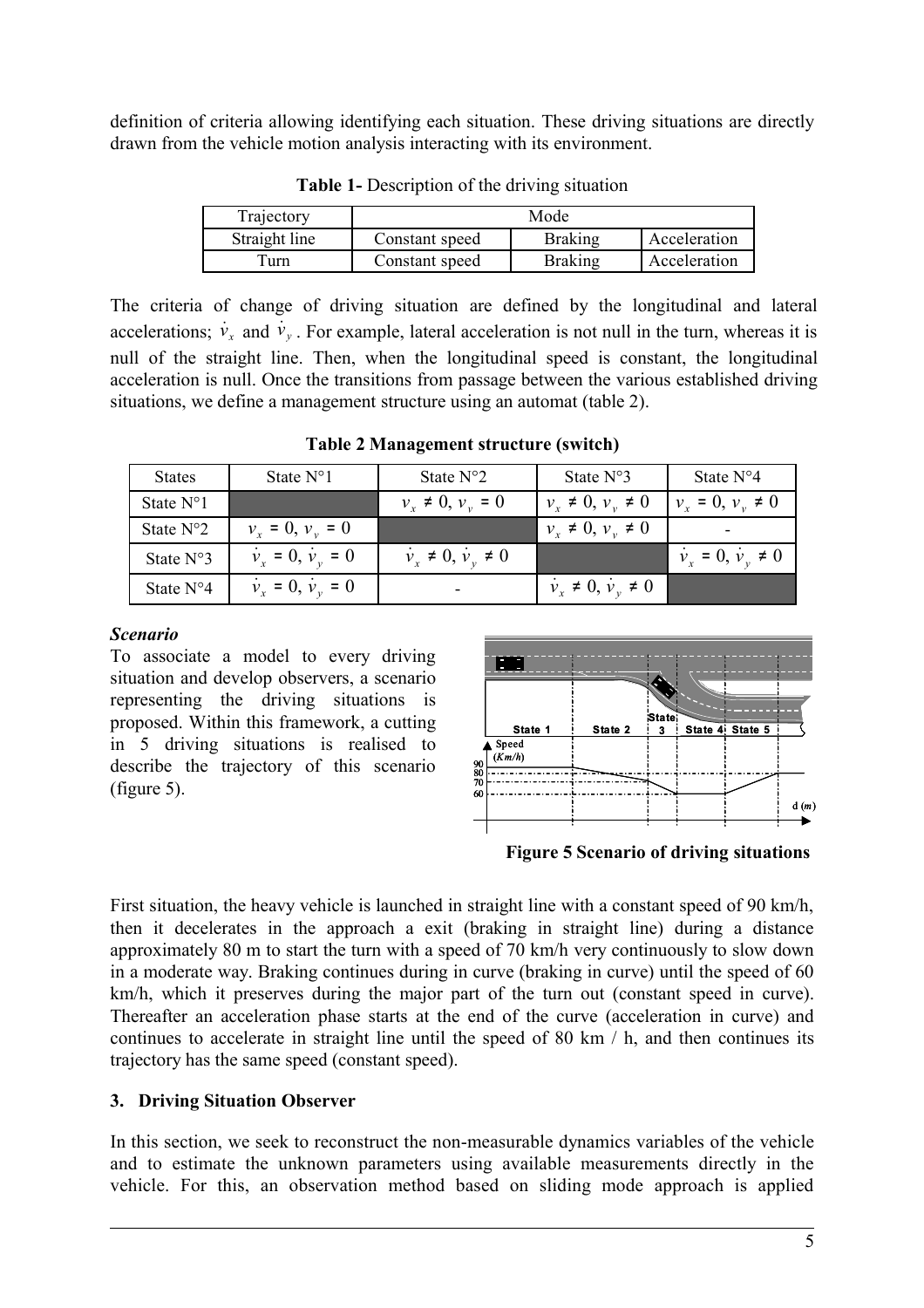(Filippov, 1988), (Utkin, 1995). This method is known to be robust versus parametric uncertainties, modeling errors and disturbances. We associate to each driving situations presented previously an observer. These observers are developed from driving situation models. The operation of all the models and observers are ensured by an automat (cf. Table 2). The total structure observation is named "observers multi-model". These allow evaluating rollover risk of heavy vehicle in each driving situation.

#### **3.1 Pure Longitudinal Dynamics Observer**

#### *Dynamic model*

Fig. 6 illustrates a simple model of the vehicle, which will be used for the considerations in this driving situation. This model described the longitudinal dynamics of vehicle in a straight line, where *m* is vehicle mass,  $F_{xf}$  et  $F_{xr}$  are respectively the longitudinal forces at the rear and front wheel.  $F_d$  is the resistance force of wind.  $\gamma$ is the road slope. The vehicle displacement is described by the following equation:



**Figure 6 - Vehicle longitudinal model**

$$
m\dot{v}_x = F_x - F_d - mg\sin(\gamma)
$$
  
\n
$$
F_x = F_{xf} + F_{xr} \text{ and } F_d = \frac{1}{2}C_d\rho Av_x^2 sign(v_x)
$$
\n(1)

where *A* is the vehicle frontal section,  $\rho$  is the air density, and  $C_d$  is the aerodynamic coefficient. *Lf* and *Lr* are the distances from the front and rear wheels to the gravity center.

The wheel dynamics is taken into account by the following equations:

$$
I_w \dot{w}_f = -rF_{xf} + T_f sign(w_f)
$$
  
\n
$$
I_w \dot{w}_r = -rF_{xr} + T_r sign(w_r)
$$
\n(2)

where *r* is the wheel radius,  $I_w$  is the inertia moment of the wheel,  $T_f$  and  $T_f$  are the couples of traction/braking applied respectively on the wheel front and rear.  $\omega_f$  and  $\omega_r$  represent the angular velocity of wheel front and rear.

#### *Observer design*

In this part, a sliding mode observer is developed which is used to estimate the dynamics states of heavy vehicle (Utkin, 1995), (Bouteldja, 2005). From the model (Eq.1 and Eq.2), the observation structure is proposed by:

$$
\begin{cases}\n\dot{\hat{\mathbf{v}}}_x = \frac{1}{2m} \Big[ C_d \rho A \hat{\mathbf{v}}_x^2 sign(\widetilde{\mathbf{v}}_x) + 2\Gamma_x sign(\widetilde{\mathbf{v}}_x) \Big] \\
I_w \dot{\hat{\mathbf{w}}}_f = \frac{T_f}{I} + \Gamma_w sign(\widetilde{\mathbf{w}}_f), I_w \dot{\hat{\mathbf{w}}}_r = \frac{T_r}{I} + \Gamma_w sign(\widetilde{\mathbf{w}}_r)\n\end{cases}
$$
\n(3)

where  $\tilde{v}_x = v_x - \hat{v}_x$ ,  $\tilde{w}_f = w_f - \hat{w}_f$  and  $\tilde{w}_r = w_r - \hat{w}_r$  are the observation errors and  $\Gamma_x$  and  $\Gamma_y$ are the observer gains. For convergence proof and more details, the reader can see (Utkin, 1995), and the observer gains must satisfy the following inequalities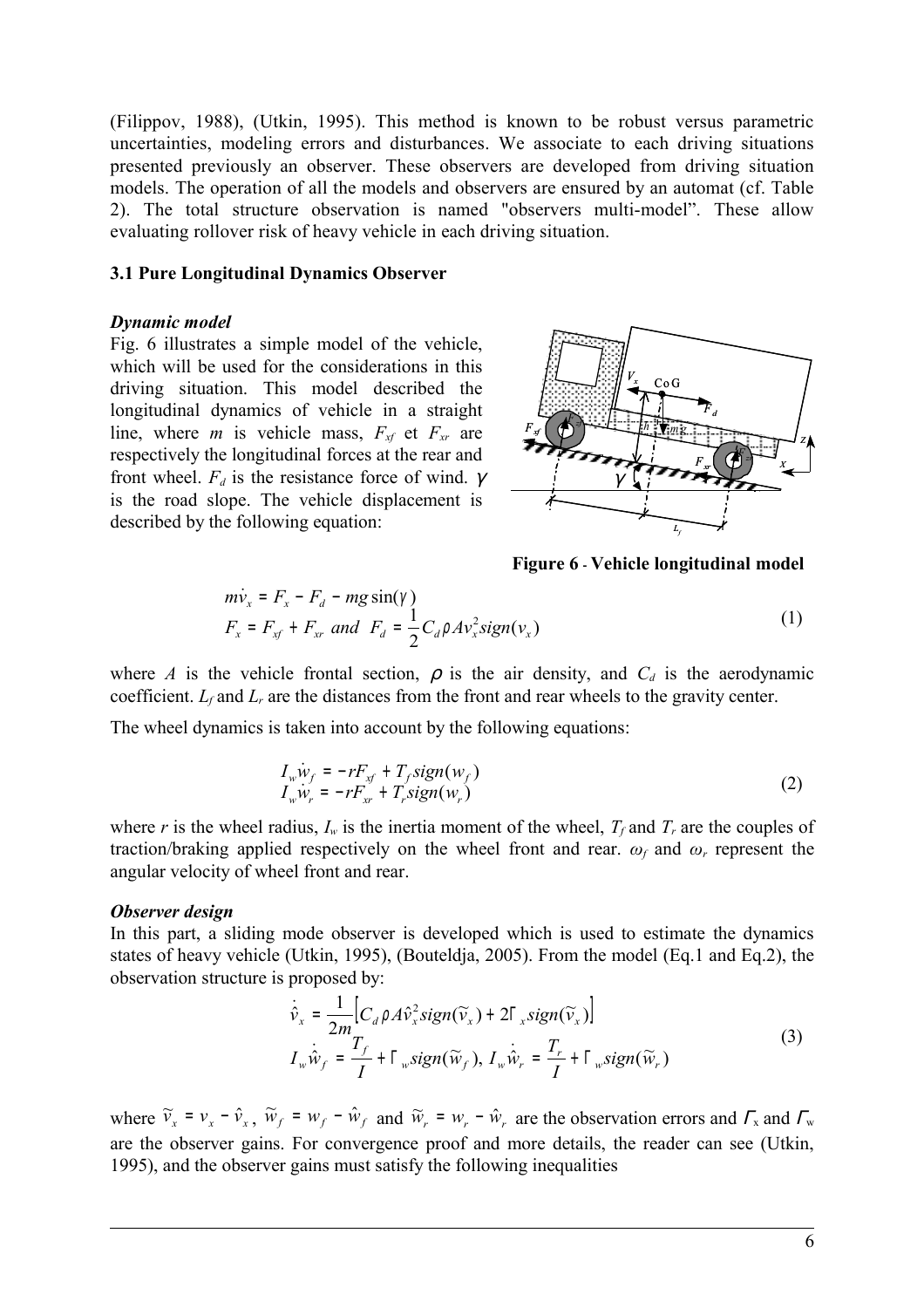$$
\Gamma_x > \left| \frac{F_{x_{\text{max}}}}{m} + g \right|, \ \Gamma_w = \left| \frac{r}{I_w} F_{x_{\text{max}}} \right|
$$

### **3.2 Pure Lateral Dynamics Observer**

#### *Dynamic model*

In this configuration, the heavy vehicle is represented by non-linear bicycle model, which is obtained by approximating the front and rear pairs of wheels as single wheels. Assuming that the forward speed is constant. In order to integrate roll motion in this model, it will now be extended by a suspended mass attached to the chassis through the suspension. The gravity center is at a height *h* above the rolling axis.  $\phi$  is the roll angle of the suspended mass. The motion equations of model illustrate in figure 7 are given by:



**Figure 7 - Vehicle lateral model**

$$
m(\dot{v}_y + v_x \dot{w}_x) = F_{yf} + F_{yr} + mg \sin(\varphi)
$$
  
\n
$$
I_{zz} \dot{w}_x - I_{xz} \dot{\varphi} = L_f F_{yf} - L_r F_{yr}
$$
  
\n
$$
I_{xx} \dot{\varphi} + k_{\varphi} \dot{\varphi} + c_{\varphi} \dot{\varphi} - I_{xz} \dot{\varphi} = mh(\dot{v}_y + v_x \dot{\psi}) + M_x
$$
\n(4)

where,  *is total mass of vehicle.*  $I_i$  *are the moment of inertia. The roll damping and the roll* stiffness coefficients of the suspension system are  $k_{\phi}$  and  $c_{\phi}$ .  $F_{\gamma f}$  et  $F_{\gamma r}$  are respectively the longitudinal forces at the rear and front wheel.  $\varphi$  is the road crossfall and  $M_x = h(F_{xf} + F_{yr})$ .

## *Observer design*

In this section, a second order sliding mode observer is proposed to observe the nonmeasurable dynamics and to identify the height gravity center. For that reason, the equations of vehicle model (4) are written in the following form:

$$
\dot{x} = A(x)^{-1} F(x, u) \tag{5}
$$

where 
$$
x = [v_y, \dot{y}, \dot{\phi}]
$$
,  $A(x) = \begin{bmatrix} m & 0 & 0 \\ 0 & I_{zz} & -I_{xz} \\ -mh & -I_{xz} & I_{xx} \end{bmatrix}$ ,  $F(x, u) = \begin{bmatrix} -mv_x \dot{y} + F_{yt} + F_{yr} + mg \sin(\phi) \\ L_f F_{yt} - L_r F_{yt} \\ M_x + mh v_x \dot{y} - k_\phi \dot{\phi} - c_\phi \dot{\phi} \end{bmatrix}$ 

Let us take  $\theta = \dot{\phi}$ , the model (Eq. 5) can be written in the following state form:

$$
\begin{bmatrix} \dot{\phi} \\ \dot{\theta} \\ \dot{\psi} \\ \dot{\psi}_y \end{bmatrix} = \begin{bmatrix} 0 & 1 & 0 & 0 \\ -\frac{I_{zz}}{A}k_{\phi} & -\frac{I_{zz}}{A}c_{\phi} & 0 & 0 \\ -\frac{I_{xz}}{A}k_{\phi} & -\frac{I_{xz}}{A}c_{\phi} & 0 & 0 \\ 0 & 0 & 0 & -v_x & 0 \end{bmatrix} \begin{bmatrix} \phi \\ \theta \\ \psi \\ \psi_y \end{bmatrix} + \begin{bmatrix} 0 & 0 & 0 \\ \frac{mghI_{zz}}{A} & \frac{2hI_{zz} + I_{xz}L_f}{A} & \frac{2hI_{zz} + I_{xz}L_r}{A} \\ \frac{mghI_{xz}}{A} & \frac{2hI_{xz} + I_{xx}L_f}{A} & \frac{2hI_{xz} + I_{xx}L_r}{A} \end{bmatrix} \begin{bmatrix} \sin(\phi) \\ F_{yf} \\ F_{yr} \end{bmatrix}
$$
(6)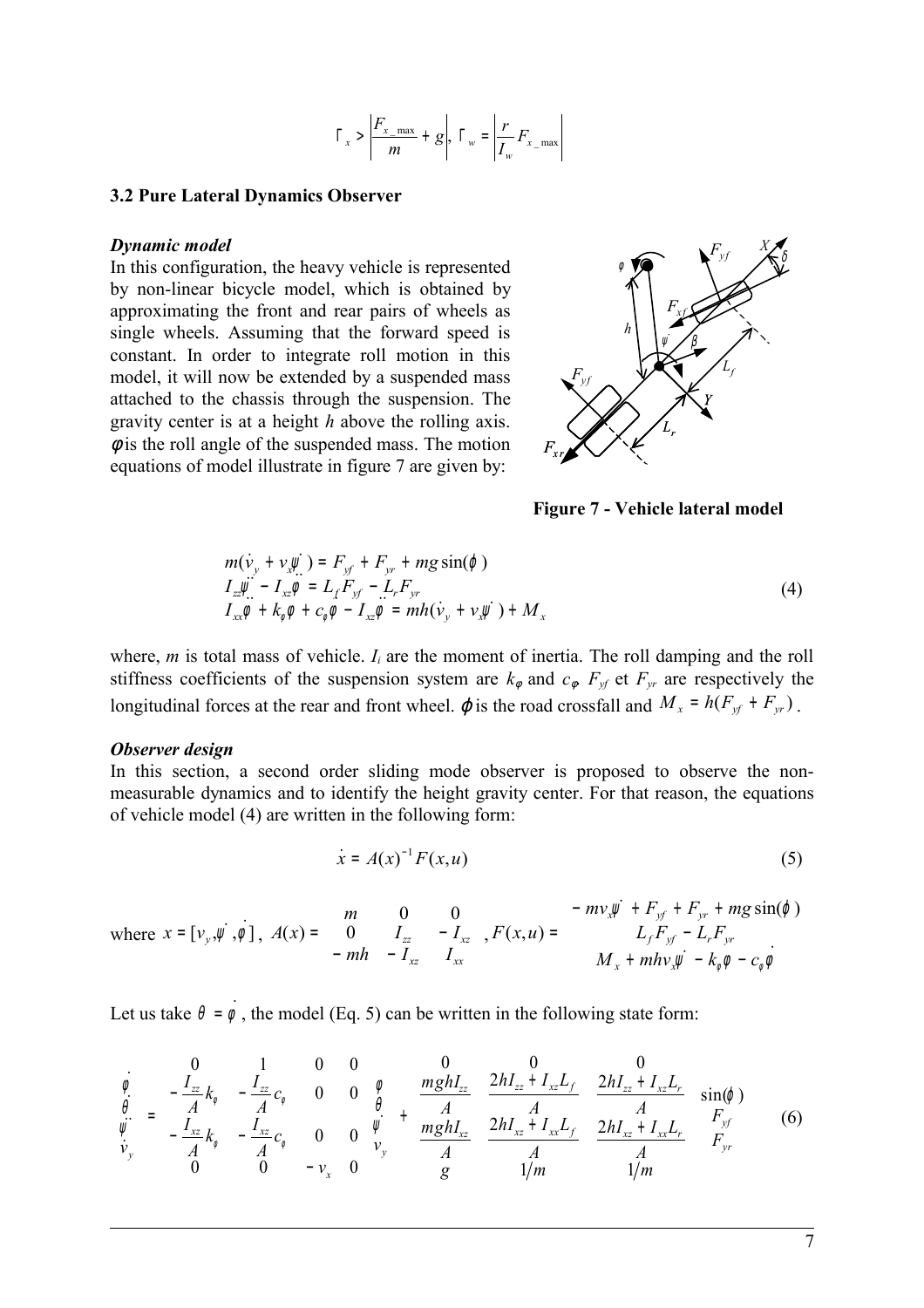where  $A = I_{zz}I_{xx} + I_{xz}^2$ . For the observation of the state of this system we proceed by stages. Initially we consider the observation of the roll dynamics described by:

$$
\begin{cases}\n\dot{\phi} = \theta \\
\dot{\theta} = \frac{I_{zz}}{A}(k_{\phi}\phi + c_{\phi}\theta) + H\n\end{cases}
$$
\n(7)

where  $H = A^{-1}(mghI_{xz} \sin(\varphi) + 2I_{xz}M_x + I_{xx}(L_fF_{xf} + L_rF_{yr}))$ . As described in (Bouteldja, 2005), the proposed observer has the form:

$$
\begin{cases}\n\dot{\hat{\phi}} = \hat{\theta} + \lambda_{\phi} sign(\phi - \hat{\phi}) \\
\dot{\hat{\theta}} = \frac{I_{zz}}{A} (k_{\phi} \phi + c_{\phi} \overline{\theta}) + \alpha [\lambda_{\phi} sign(\overline{\theta} - \hat{\theta})] \\
\overline{\theta} = \hat{\theta} + \lambda_{\phi} sign(\phi - \hat{\phi})\n\end{cases}
$$
\n(8)

 $\lambda_{\phi}$  is the observer gain. The additional variable  $\theta$  is introduced to provide an estimate in finished time the roll speed.  $sign_{mov}(\phi - \hat{\phi})$  represents the filtering of the function  $sign(.)$ (Utkin, 1995). The parameter  $\alpha$  allows activating the observation of the roll speed  $\hat{\theta}$  ( $\alpha = 0$  or 1). For the study of convergence of the observer, we consider  $\hat{\phi} = \phi - \hat{\phi}$ , the observation dynamics error is given by the following equation:

$$
\dot{\tilde{\phi}} = \tilde{\theta} + \lambda_{\phi} sign(\tilde{\phi})
$$
\n(10)

with  $\tilde{\theta} = \theta - \hat{\theta}$  who represents the error of observation of the roll speed.

**Step 1** ( $\alpha = 0$ , convergence in a finite time  $t_1$  of  $\phi_1$  to  $\hat{\phi_1}$ ): For sufficiently large  $\lambda_{\phi} > |\tilde{\theta}|$  $> |\theta|$  the error of observation towards the sliding surface  $\tilde{\phi} = 0$  is ensured in a finished time  $t_1$  (in this step  $\alpha = 0$ ; the switch term in second equation of the observer is not activate and  $\theta$  is well limited). On the sliding surface,  $\dot{\phi} = 0$ , consequently the equation (10) becomes:

$$
0 = \widetilde{\theta} + \lambda_{\phi} sign_{eq}(\widetilde{\phi})
$$
 (11)

However the estimate of the average value  $sign_{eq}(\tilde{\phi})$  can be obtained by filtering the high frequencies with a low-pass filter (Filippov, 1988), (Utkin, 1995). In this case,  $sign_{eq}(\tilde{\phi}) = sign_{moy}(\phi - \hat{\phi})$  thus starting from the equations (9) and (11) it is

shown that  $\bar{\theta} = \theta$ . This estimate is obtained in finished time  $t_i$ .

**Step 2** ( $\alpha = 1$ , convergence in a finite time  $t > t_1$  of  $\theta$  to  $\hat{\theta}$ ): In this step, we suppose that conditions of attractively of the sliding surface  $\tilde{\phi} = 0$  are always true and the observation then the roll speed is activated ( $\alpha = 1$ ). In this step one thus has  $\hat{\phi} = \theta$  and  $\bar{\theta} = \theta$ . The dynamics of the observation error of roll speed  $\tilde{\theta}$  can be written: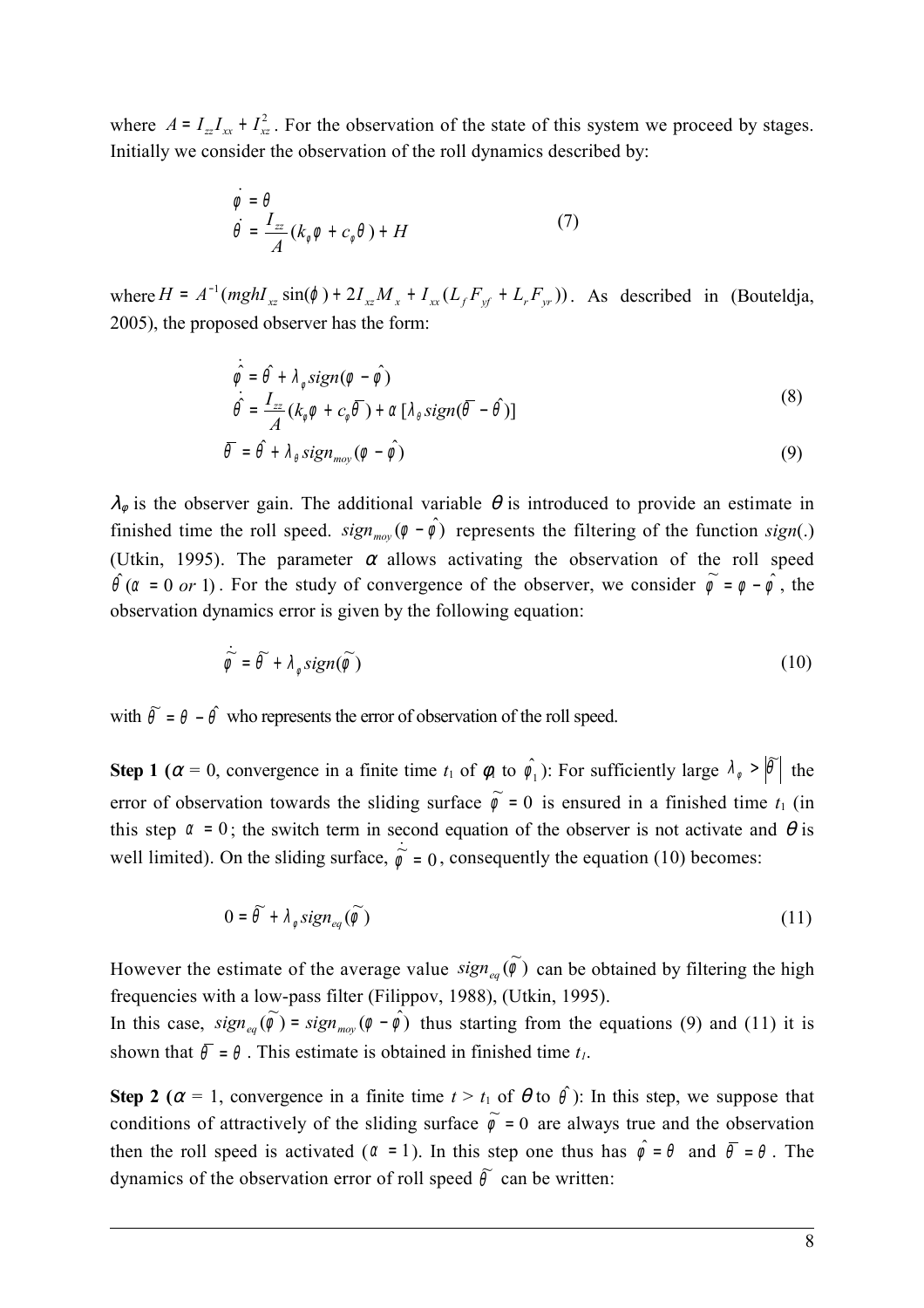$$
\dot{\tilde{\theta}} = H - \lambda_{\theta} sign(\tilde{\theta})
$$
\n(11)

where  $\lambda_{\theta}$  is the observer gain. For values sufficiently large of  $\Gamma_{\phi} > |H|$  then the observation error  $\widetilde{\theta} \to 0$  in finished time  $t_2$ . After  $t > t_1$ , the variables available are  $\phi$ ,  $\theta$ ,  $\psi$  and  $v_x$ . The model (6) becomes:

$$
\begin{cases}\n\ddot{\psi} = A^{-1}(-I_{xz}k_{\phi}\phi - I_{xz}c_{\phi}\theta + mghI_{xz}\sin(\phi) + (2hI_{xz} + I_{xx}L_{f})F_{yf} - (2hI_{xz} + I_{xx}L_{f})F_{yr}) \\
\dot{\nu}_{y} = -\nu_{x}\ddot{\psi} + \frac{F_{yf} + F_{yr}}{m} + mg\sin(\phi)\n\end{cases}
$$
\n(12)

We can thus propose the following observer:

$$
\ddot{\hat{\mathbf{v}}}_{y} = A^{-1}(-I_{xz}k_{\phi}\phi - I_{xz}c_{\phi}\overline{\theta}) + \lambda_{\psi} sign(\dot{\psi} - \dot{\psi})
$$
\n
$$
\dot{\hat{\mathbf{v}}}_{y} = -\nu_{x}\dot{\psi} + \lambda_{\nu_{y}} sign(\nu_{y} - \hat{\nu}_{y})
$$
\n(13)

To ensure the convergence of this observer in finite time, the gains are chosen respectively as follows:  $\lambda_{\psi} > \left| A^{-1} (2hI_{xz} + I_{xx}L_f) F_{yf} - (2hI_{xz} + I_{xx}L_f) F_{yr} \right|$  and  $\lambda_{\psi} > \left| \frac{F_{yf} + F_{yr}}{m} + mg \sin(\varphi) \right|$ 

## **3.3 Coupled Dynamics Observer**

#### *Dynamic model*

In this configuration (see figure 8), The model used has 4 degrees of freedom, and 5 states are needed. The motions considered are:  $v_x$ (longitudinal velocity),  $v_y$  (lateral velocity),  $\psi$ (yaw), and  $\phi$  (roll). The front wheel axle is denoted as *f*, and the rear wheel axle is denoted *r*. The equations of motion are described in (14), and the parameters are shown in figure 8. The road crossfall  $\varphi$  integrates in the model.

$$
\delta \left\{ \frac{E_f}{F_{yH}} \right\}
$$
\n
$$
\delta \left\{ \frac{F_{yH}}{\sum_{x} F_{yH}} \right\}
$$
\n
$$
\delta \left\{ \frac{F_{yH}}{\sum_{x} F_{yH}} \right\}
$$
\n
$$
\delta \left\{ \frac{F_{yH}}{\sum_{x} F_{yH}} \right\}
$$
\n
$$
\delta \left\{ \frac{F_{yH}}{\sum_{x} F_{yH}} \right\}
$$

**Figure 8 - Vehicle coupled model**

$$
(14)
$$

where  $x = [v_x, v_y, \dot{y}, \dot{\phi}]$  and  $u = [\delta, \phi, F_{x,T}, F_{y,T}, M_T]$ 

 $A(x)$  $\dot{x} = F(x, u)$ 

$$
A = \begin{bmatrix} m & 0 & -mh\phi & 0 & 0 \\ 0 & m & 0 & mh & 0 \\ -mh\phi & 0 & I_{zz} & I_{zz}\phi - I_{xz} & 0 \\ 0 & mh & I_z\phi - I_{xz} & I_{xx} - mh^2 & C_{\phi f} + C_{\phi r} \\ 0 & 0 & 0 & 0 & 1 \end{bmatrix}, F = \begin{bmatrix} F_{x,T} + m\psi v_y + 2mh\phi\psi + mg\sin(\phi) \\ F_{y,T} - m\psi v_x + mh\phi\psi^2 \\ M_T - mh\phi v_y\psi \\ M \\ \phi \end{bmatrix}
$$
  
and  $F_{x,T} = F_{xf,l} + F_{xf,r} + F_{xr,l} + F_{xr,r} - (F_{yf,l} + F_{yf,r})\delta$ ,  $F_{y,T} = F_{yf,l} + F_{yf,r} + F_{yr,l} + F_{yr,r} + (F_{xf,l} + F_{xf,r})\delta$   

$$
M_T = (F_{yf,l} + F_{yf,r})L_f + (F_{yr,l} + F_{yr,r})L_r + (F_{xf,l} + F_{xf,r})\delta L_f + (F_{xf,l} + F_{yr,l} + F_{yf,r}\delta - F_{xf,r} + F_{xr,r} + F_{yf,l}\delta)L
$$
  

$$
M = -mhv_x\psi + (mh^2 + I_{xx} - I_{zz})\phi\psi^{-2} - (C_{\phi f} + C_{\phi r})\phi - (k_{\phi f} + k_{\phi r} - mgh)\phi
$$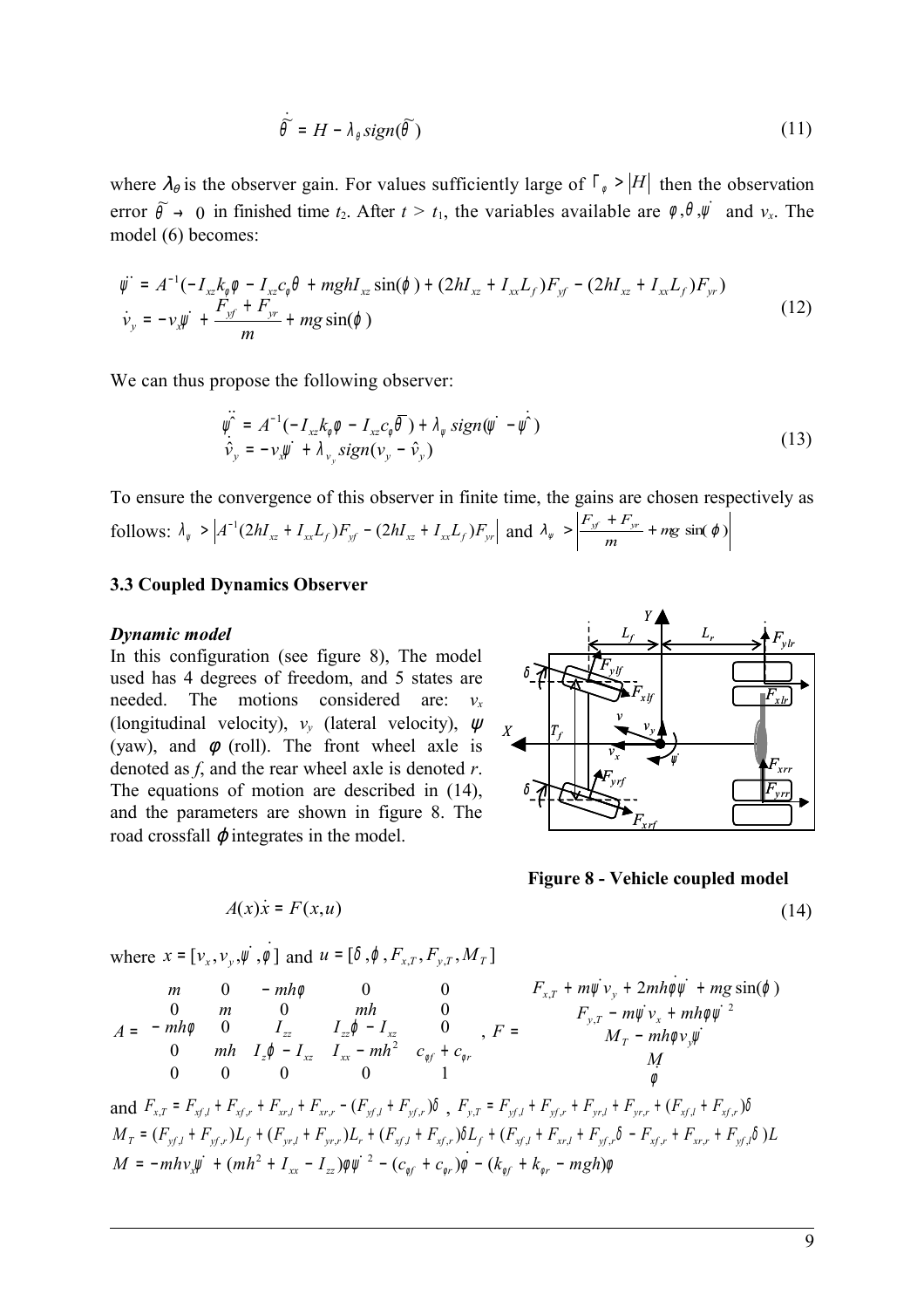# *Observer design*

The construction of this observer will be made in the same manner than in the preceding case, and we propose the structure of following observation (by posing  $\theta = \dot{\phi}$ ):

$$
\begin{cases}\n\dot{\hat{\varphi}} = \hat{\theta} + \lambda_{\phi} sign(\tilde{\phi}) \\
\dot{\hat{\varphi}}_{y} \\
\hat{\psi}_{y} \\
\hat{\varphi} \\
\hat{\theta}\n\end{cases} = \begin{bmatrix}\nm & 0 & -mh\phi & 0 \\
0 & m & 0 & mh \\
-mh\phi & 0 & I_{zz} & I_{zz}\phi - I_{xz} \\
0 & mh & I_{z}\phi - I_{xz} & I_{xx} - mh^{2}\n\end{bmatrix}^{-1} \begin{bmatrix}\nm\psi v_{y} + 2mh\bar{\theta}\psi \\
-m\psi v_{x} + mh\phi\psi^{2} \\
mh\phi v_{y}\psi \\
m h\phi v_{y}\psi\n\end{bmatrix} + \alpha \lambda sign(\tilde{x})
$$
\n
$$
with \begin{bmatrix}\n\bar{\theta} = \hat{\theta} + \lambda_{\theta} sign_{mov}(\phi - \hat{\phi}) \\
\overline{M} = -mhv_{x}\psi + (mh^{2} + I_{xx} - I_{zz})\phi\psi^{2} - (c_{\phi f} + c_{\phi r})\bar{\theta} - (k_{\phi f} + k_{\phi r} - mgh)\phi\n\end{bmatrix}
$$
\n(15)

The same steps described above were followed to prove the convergence in a finite time for this observer (15), with,  $\alpha = diag\{\alpha_1, \alpha_2, \alpha_3, \alpha_4\}$ ,  $\Gamma = diag\{\lambda_{\nu_x}, \lambda_{\nu_y}, \lambda_{\nu_x}, \lambda_{\nu_x}\}$  and  $sign(\widetilde{x}) = [sign(v_x - \hat{v}_x), sign(v_y - \hat{v}_y), sign(\psi - \psi), sign(\bar{\theta} - \theta)]$ .

# **4. Rollover Detection**

Rollover detection and prediction is a topical area of research in the automotive industry (see, for example, (Dahlberg, 1999), (Winkler, 1999) for a good introduction to the problem) and several studies have recently been published. In order to detect rollover risk, it is necessary to know when a rollover is imminent on a route and every driving situation (Eger, 2000). Thus, some kind of rollover measure is needed. The approach used is inspired by Ackermann (Ackermann, 1998), and is based on load transfer ratio.

Load transfer occurs in connection with rollover events, the load transfer ratio is often used for rollover detection. The case of  $R = \pm 1$ , corresponding to the point at which one wheel begins to lose contact with the road surface, is often used as a critical situation which should be avoided in order to prevent rollover. It follows the same approach as in (Ackermann, 1998), and takes into account the road crossfall, the coefficient can be approximated by the following expression:

$$
R = \frac{2(\dot{v}_y(h\cos(\phi + \varphi) + gh\sin(\phi + \varphi)))}{T_r g\cos(\varphi)}
$$
(14)

It is based on different variables observed above, this criterion allows detecting or evaluating the risk of rollover.

## **5. Discussion and Simulation Results**

To rebuild a total behavior of the vehicle starting from the observer based multi-models approach, the algorithm of program-ming of the System under Matlab/Simulink is presented in the form given figure (9).



**Figure 9 – milti-observer structure**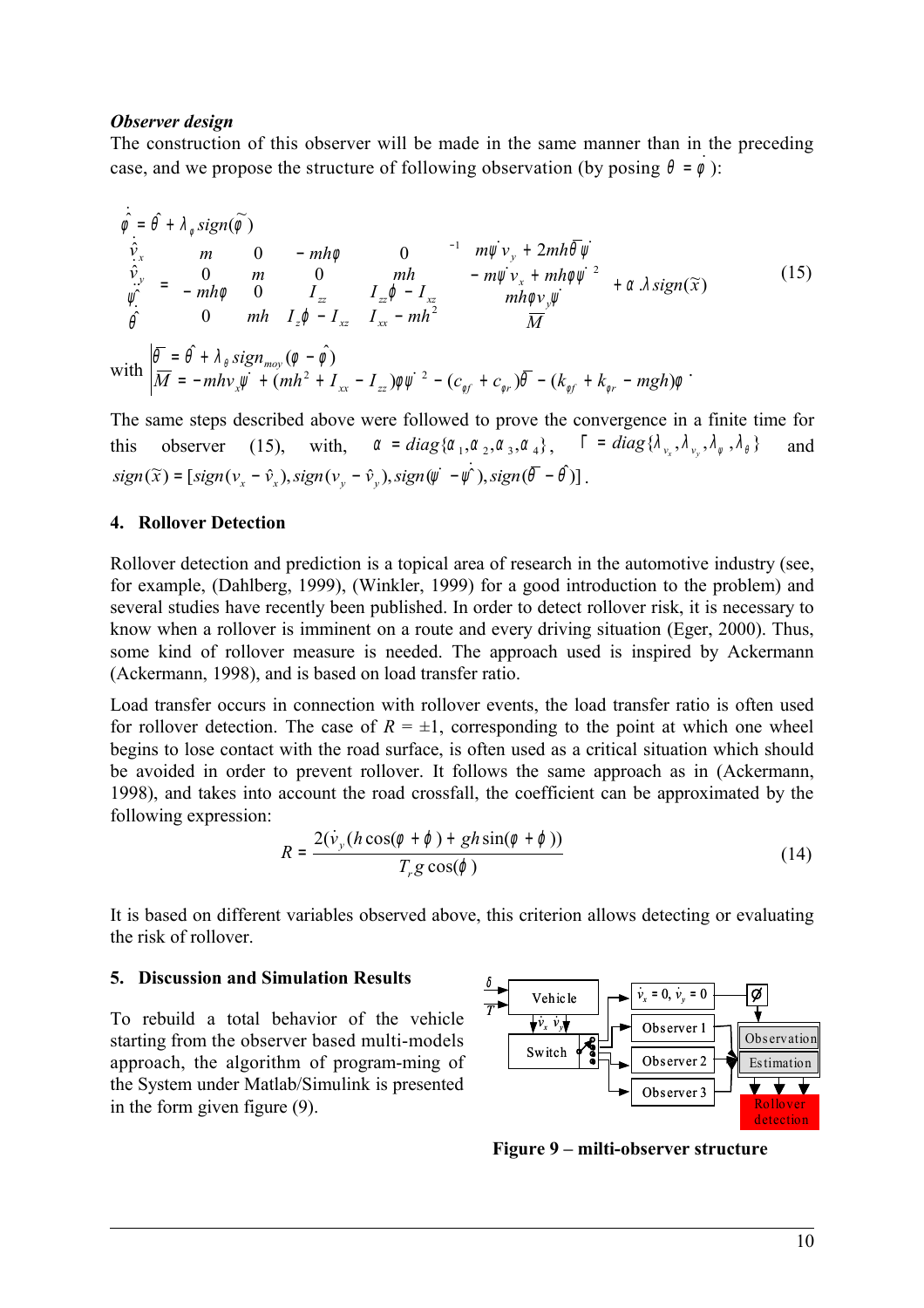In order to test and validate the robustness of our approach the some simulation results are presented and compared by data from another simulator "PROSPER". This simulator has already been validated experimentally. This is why, the PROSPER's simulation results are considered as references in our work. The model inputs are the road data and the steering angle of the heavy vehicle (see figure (10)).









**Figure 10 – Steering angle (input) Figure 11 – longitudinal and lateral speed**



**Figure 12 – Roll angle and roll ratio Figure 13 – Yaw angle and yaw ratio**



**Figure 14 –** *R* **for the first test scenario Figure 15 –** *R* **for the second test scenario**

On the figure (11) we present the evolution of longitudinal and lateral speed during the simulation of the scenario. We find well the speed situations sequence described in the scenario.